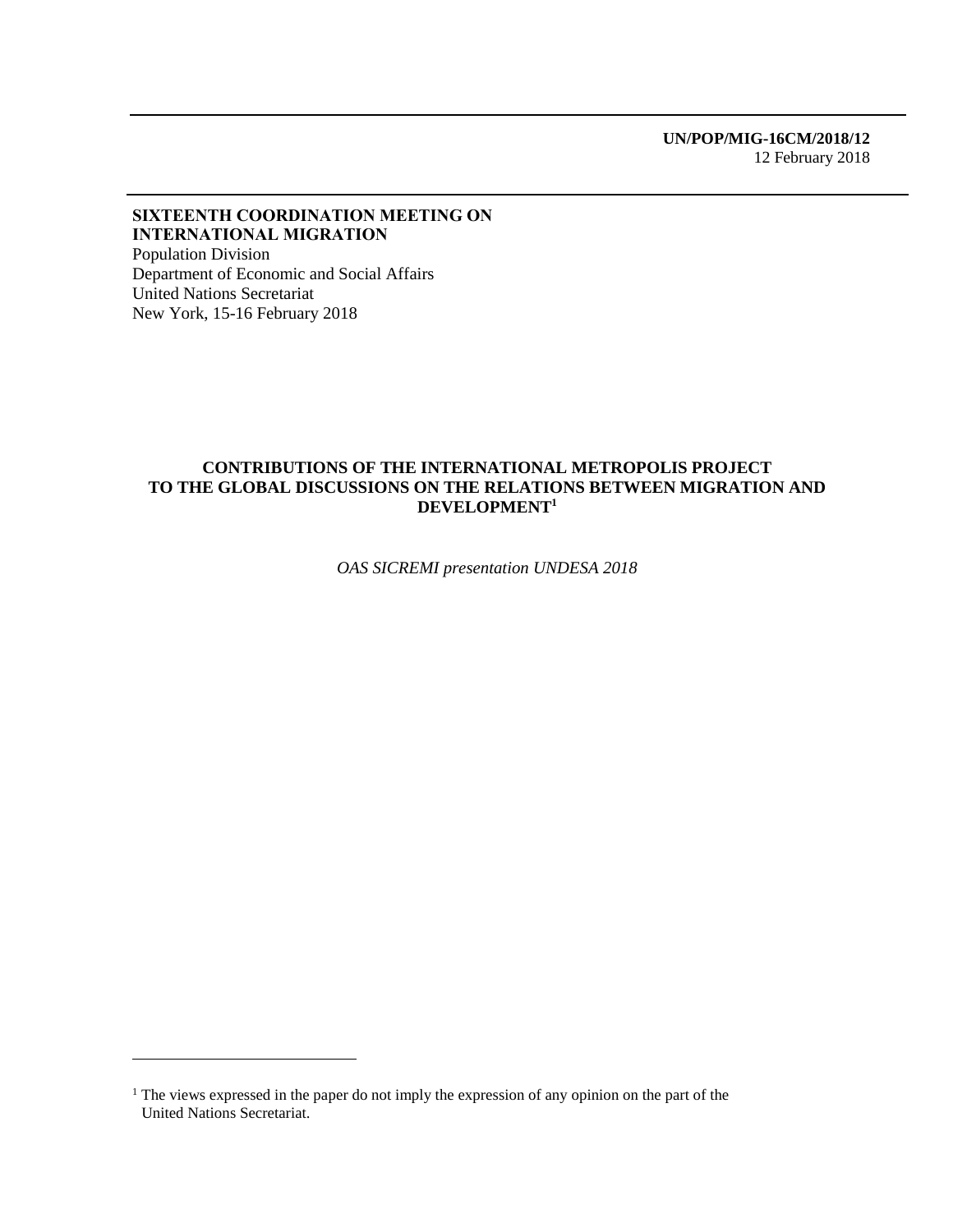

# **Contribution of the Continuous Reporting System on International Migration in the Americas (SICREMI) to the Objectives of the Global Compact for Safe, Ordered and Regular Migration and to the Objectives for Sustainable Development (ODS)**

### **Presentation of SICREMI**

SICREMI is an OAS initiative whose general objective is to contribute to improving migration governance in the Americas through the facilitation of dialogue, cooperation, institutional strengthening and access to information.

The SICREMI is a proposal for the continuous generation of reliable and timely migratory information based on the Continuous Reporting System on Migration (SOPEMI, for its acronym in French), created by the OECD for its Member states.

The SICREMI methodology is an adaptation of SOPEMI, with adjustments resulting from a participatory process that includes the Member countries of the network of national correspondents, as well as contributions from national and international organizations linked to the field of migration.

Countries have joined the project progressively, reaching twenty-two participating countries as of January 2018. Each one designates a correspondent who is responsible for the preparation of a national report that includes both quantitative information (population immigrant, migratory flows, refugees, asylum seekers, etc.) and qualitative (normative frameworks, policies and programs implemented by countries in international migration).

To date, four reports on "International Migration in the Americas" have been generated (SICREMI / OAS-OECD 2011, 2012, 2015 and 2017). The fifth SICREMI 2019 Edition is in its planning stage. Since the first report in 2011, the SICREMI has positioned itself as a benchmark in information on migration at the hemispheric level, and has been cited in publications and documents of international organizations (World Bank, IDB, ILO, IOM, ECLAC, UNHCR, UN-Population Division), academics and political forums (South American Conference of Nations, Regional Conference on Migration, among others).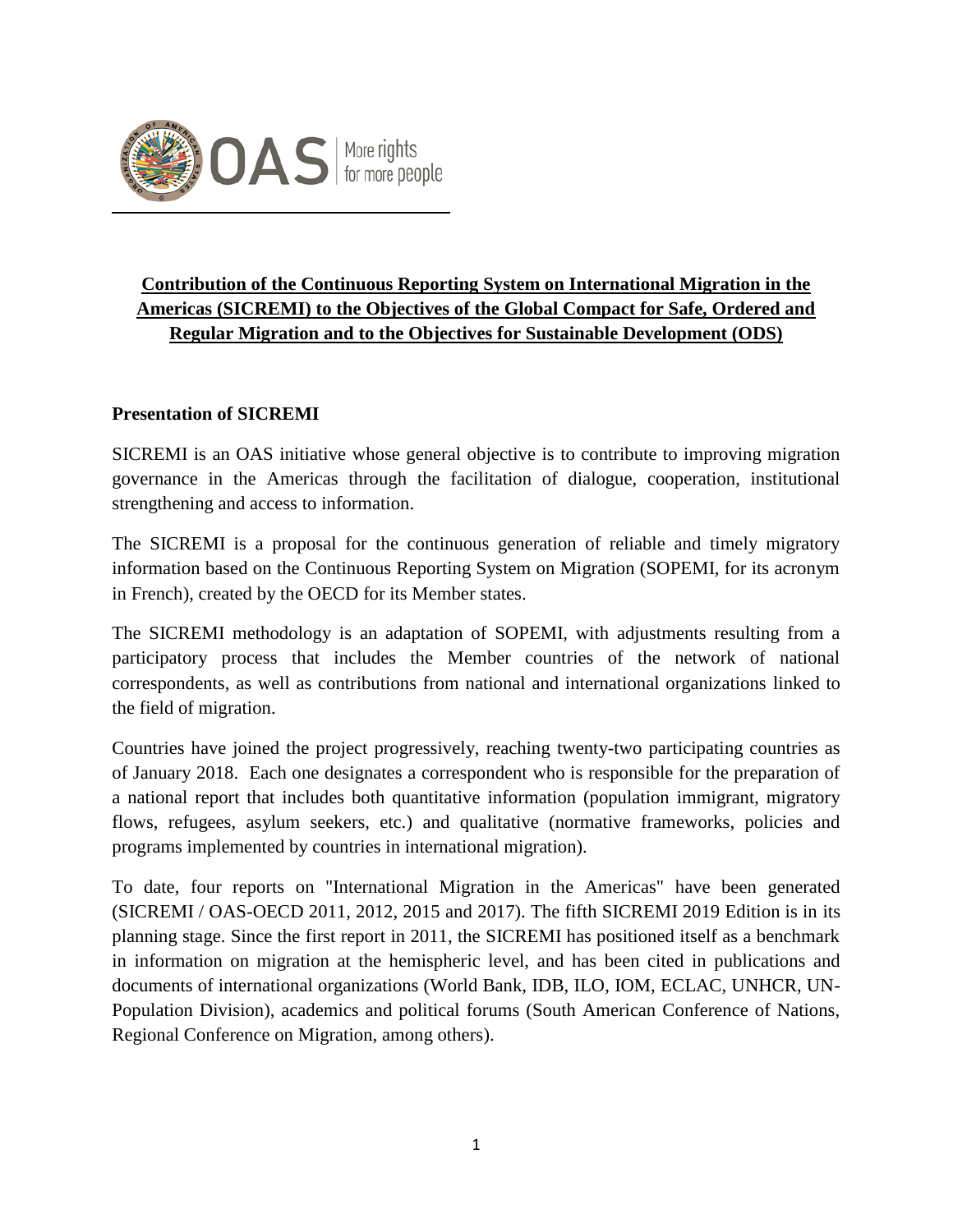### **Comparative advantages of SICREMI**

a) The SICREMI initiative is **unique** in the Hemisphere, because of its breadth of coverage, its content (statistics on migration flows, legal frameworks and public policies on migration) and its degree of currency of data (regular bi-annual reporting). **No other entity offers this particular data set and information** on the subject of migration.

- Immigration statistics for participating countries, emigration statistics for all countries of America (**covers about 95%** of immigration / emigration).
- Its bi-annual periodicity **allows to report four times** on the situation of migration in the Americas during inter census periods that are at least ten years long.

b) It allows the elaboration of outcome indicators of policies and access to rights. (e.g.: Mercosur policies, consular policy in relation to demand for services, identification of challenges)).

c) Enables collaboration on a regional/international level: It allows international comparisons of results of migratory policies through standardized and harmonized data on the migratory categories

d) Analyzes the labor market outcomes of emigrants from the Americas in the OECD countries, which receive almost 80% of emigrants from the Americas, through indicators such as the unemployment rate, employment rate, participation rate, overqualification of migrants.

e) Considers the gender perspective in the analysis of the type of work that migrant men and women perform, unemployment rates, access to residency.

f) Analyzes the settlement of emigrants from the Americas in countries of destination through aspects such as length of stay and acquisition of nationality.

g) Reports on new developments in the regulatory frameworks, policies and programs that countries carry out in migration.

h) Integrates information from diverse sources, providing a hemispheric perspective in issues such as migratory flows, asylum seekers, remittances, stock of migrants.

i) Includes technical articles on aspects such as measurement of international migration, estimation of irregular migration, among others.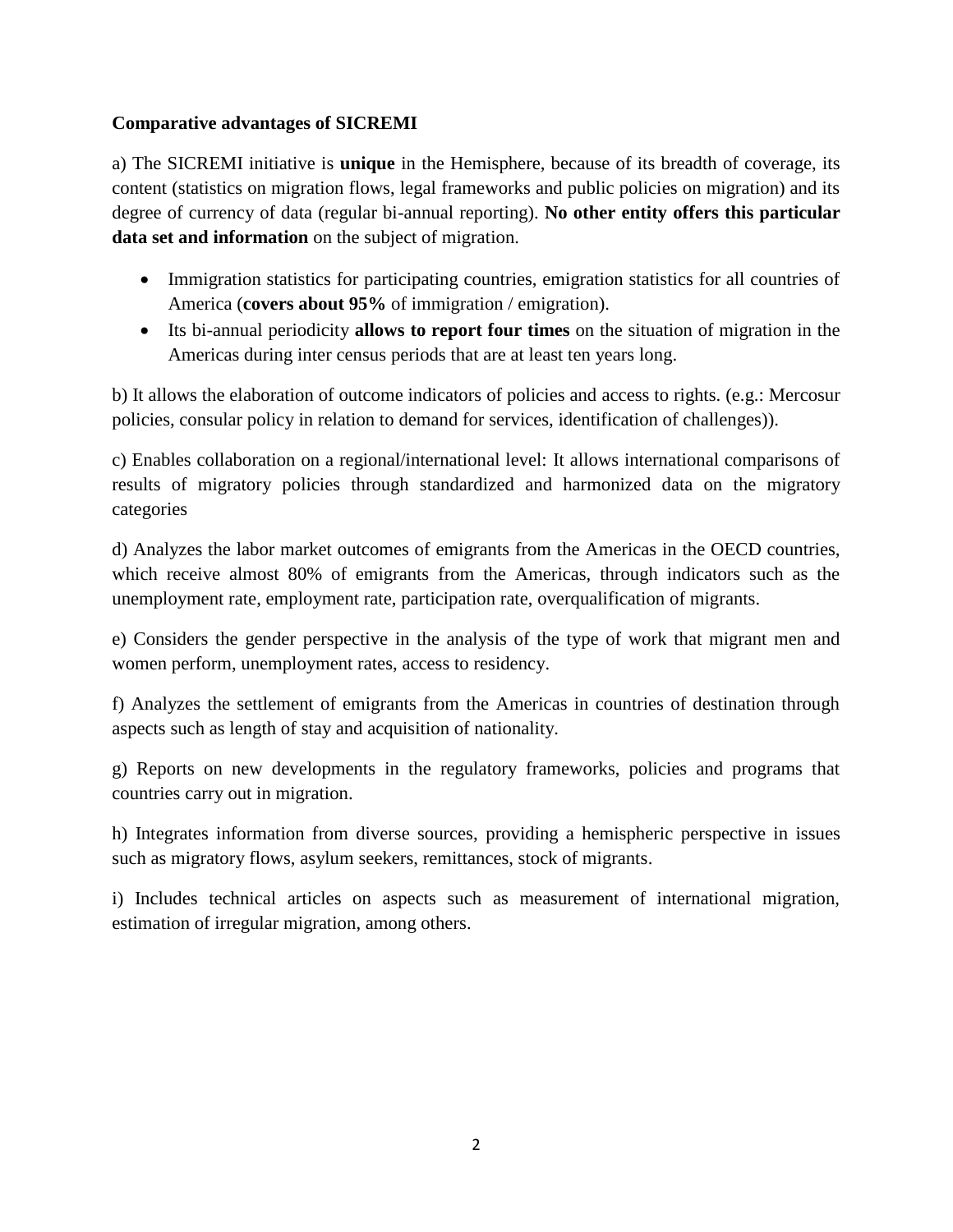j) Strengthens the institutional capacity of national institutions to produce quality data, following established parameters for the report and creates or improves, as the case may be, the channels of communication and cooperation between the different entities linked to the production of migratory information at the national level (e.g., coordination and cooperation between ministries of foreign affairs, statistical institutes, migration institutes, etc.).

### The 2030 Agenda for Sustainable Development::

The SICREMI initiative aims to contribute to the accomplishment of the SDGs related to migration. The SICREMI contributes directly to the achievement of the following goals:

Target 8.5.2 – Labor market outcomes  $\rightarrow$  The SICREMI provides disaggregated data of unemployment rates of migrants from the American living in the OECD countries.

Target 10.7 - Governance of migration  $\rightarrow$  providing evidence to support solid migration policy

Target 17.18 - Generation of data disaggregated by immigration status  $\rightarrow$  The SICREMI has the ability to generate high-quality, timely and reliable data, in accordance with the Fundamental Principles of Official Statistics.

### Zero Draft - Actionable commitments:

The SICREMI initiative collaborates for the accomplishment of Objective 1. The SICREMI collects accurate, reliable and comparable data that is disaggregated by sex and migration status. The SICREMI team focuses in harmonizing methodologies across the participating countries, fosters capacity building in data collection and disseminates data among key actors to foster evidence-based public policy and research.

k) The SICREMI has added 19 countries from the Americas to the UNDESA 2015 list of those which have a complete set of data on international migration flows.

### **Gaps in the current evidence base**

After the preparation of four SICREMI reports (2011, 2012, 2015, 2017), limitations persist in the production and management of migratory information. Among others, we highlight the following:

1) Needs to improve migration statistics vary according to countries.